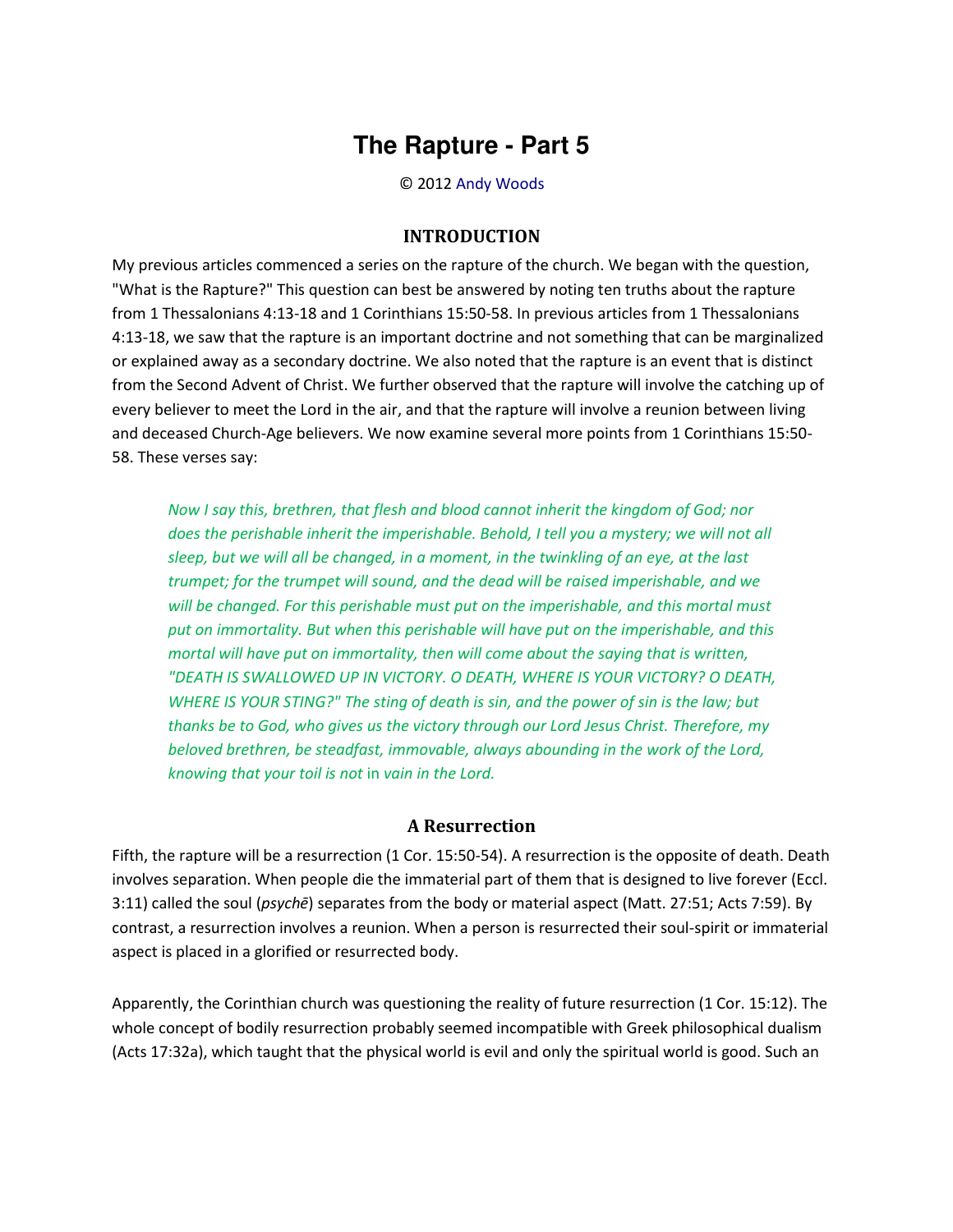aberrant belief system prompted Paul to explain the significance of the resurrection and its implications. Paul does so in 1 Corinthians 15, which has often been labeled as the "resurrection chapter." Here, Paul touches upon the rapture (1 Cor. 15:50-58) since this event represents the time in history when all Church-Age believers will receive their resurrected bodies.

The Old Testament had already clearly revealed that there would be a future resurrection of both the saved and unsaved (Dan. 12:2). This truth is often alluded to in the New Testament (John 5:28-29; 11:23-24; Acts 24:15). Paul's use of the word "mystery" (1 Cor. 15:51) will be discussed in a future article. For now it is sufficient to say that his use of this term indicates that the rapture represents the time in history when all Church-Age believers will receive their resurrected bodies. This rapture or resurrection will be a reality for both living (1 Cor. 15:51) and deceased (1 Cor. 15:52) Church-Age believers.

Why is such a resurrected body necessary? The answer to this question relates to the fact that flesh and blood cannot inherit the kingdom of God. The perishable must be exchanged for the imperishable. That is, the mortal must be exchanged for immortality (1 Cor. 15:50, 53-54). In other words, our bodies as they currently exist are not fit for eternity with God. While our current bodies are often dominated by the sinful nature (Rom. 6:6; 8:23), heaven is holy (Isa. 6:3; Rev. 4:8). Although our present bodies, as they have been effected by the curse, are temporal and dying (Gen. 3:19; 2 Cor. 4:16), heaven is eternal. One need only compare a modern day picture of oneself to a picture from an old high school year book in order to clearly see how the curse has negatively impacted all of our physical bodies. Our bodies are no more fit for eternity than they are for deep sea diving. In order to be prepared for such an activity, the body must be properly equipped with fins, an oxygen tank, mask, etc... Similarly, the body must be transformed and glorified. It must be resurrected in order to experience eternity with God. Church-Age believers will receive this resurrected body at the point of the rapture.

In sum, not only is the rapture an important doctrine, an event that is distinct from the Second Advent of Christ, an event that will involve the catching up of every believer to meet the Lord in the air, and a reunion between living and deceased believers, but the rapture will also be a resurrection.

(To Be Continued...)